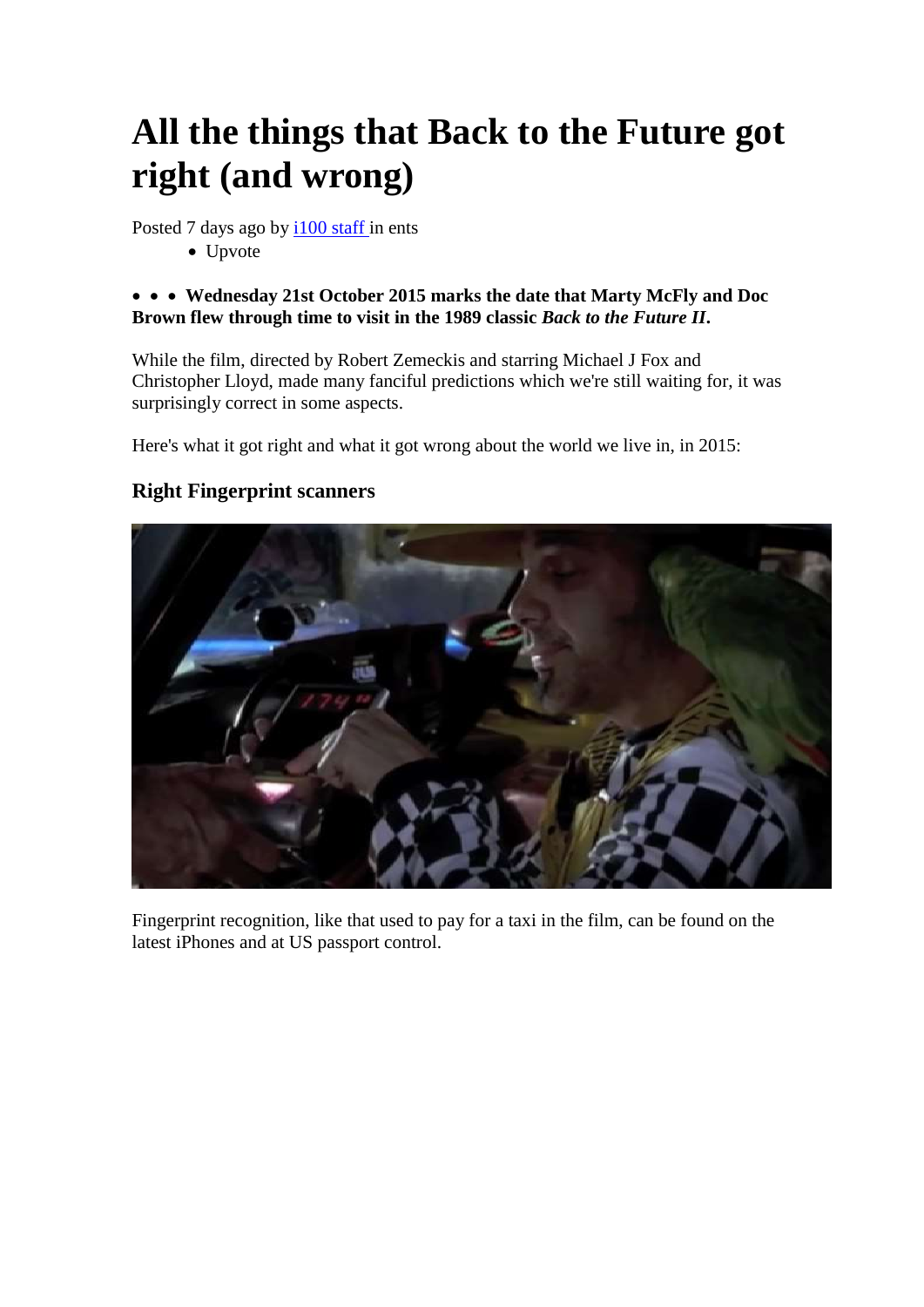## **Fuelling cars on rubbish**



While you can't exactly scavenge through a wheelie-bin and force feed it through your car's petrol cap (as Doc does to the DeLorean), using waste as a fuel - in the form of [biogas,](http://news.bbc.co.uk/1/hi/sci/tech/7047128.stm) is something we use in 2015. There's even a <u>bus in Bristol</u> that runs entirely on human and food waste.

#### **Hoverboard transportation**



The kind with wheels may be [banned on British streets,](http://i100.independent.co.uk/article/airwheel-has-come-up-with-a-totally-ingenious-way-of-getting-around-the-hoverboard-ban--bkRHk0enwe) but inventors in the US have managed to create a real hoverboard using powerful electromagnets and a metal course. The Hendo II, fronted by renowned skateboarder Tony Hawk will be launched on Wednesday.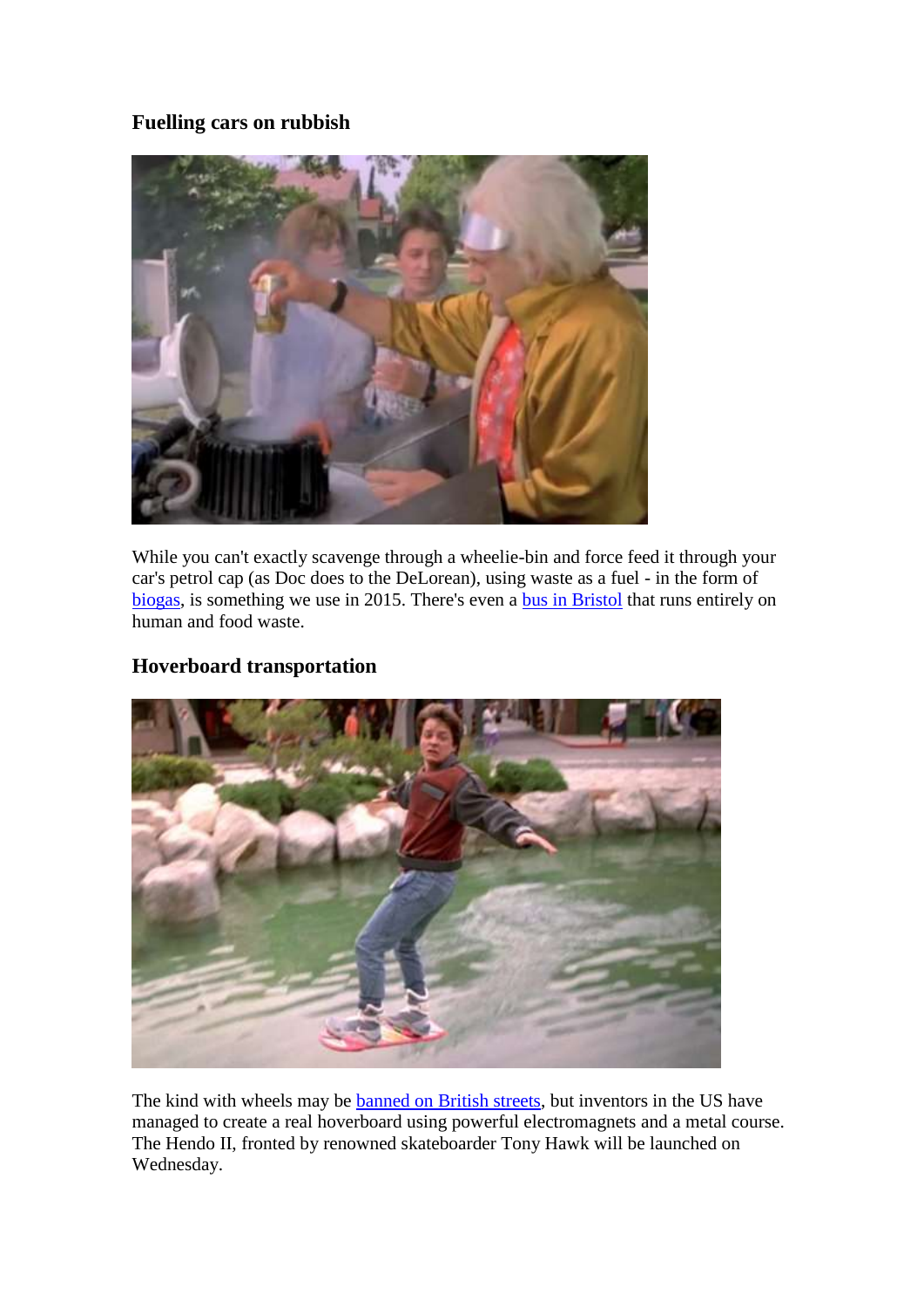# **Hands-free games**



A young Elijah Wood and his pal denounce Marty for using a video game that needs a handset in the film, suggesting that by 2015 hands-free computer games would be mainstream. Indeed, the film was right, if the popularity of the Xbox Kinect is anything to go by.

# **Tablet computers**



Yep, the 1989 film correctly predicted the rise of the iPad - as shown in a scene where Marty is asked to sign a petition to save the clock tower in Hill Valley on one.